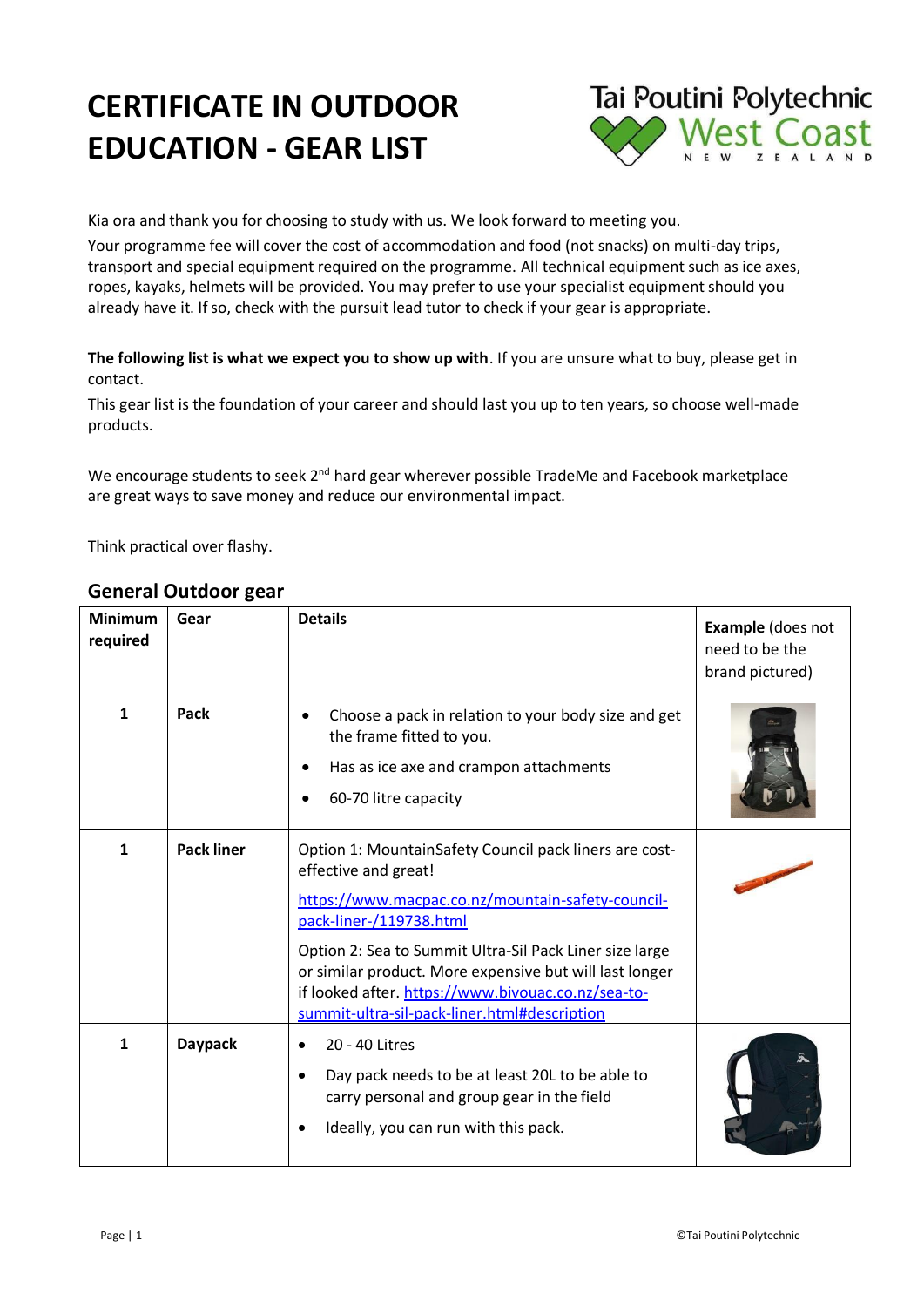| 1 | <b>Sleeping bag</b> | Spend your money on a suitable sleeping bag.<br>$\bullet$<br>3 seasons at least                                                         |
|---|---------------------|-----------------------------------------------------------------------------------------------------------------------------------------|
|   |                     | You will sleep in the snow                                                                                                              |
|   |                     | Thermal liners are great ways to improve warmth<br>without spending a fortune                                                           |
|   |                     | If it is a down sleeping bag, ensure you can keep it<br>$\bullet$<br>dry at all times i.e. recommend an extra lite weight<br>drybag.    |
| 1 | <b>Sleeping mat</b> | Option 1: Closed-cell foam (cheap yet bulky)                                                                                            |
|   |                     | Option 2: Inflatable (Thermarest, exped, neo air) style,<br>with a repair kit. Make sure it has insulation, and it packs<br>down small. |
|   |                     | Having a foam mat to place underneath would prolong<br>its life.                                                                        |

| 1 pair       | <b>Tramping</b><br><b>Boots</b> | Summer boots with ankle support are acceptable for<br>the 1 <sup>st</sup> term, but you will need Leather boots for<br>winter that could fit flexible crampons.<br>% shank at a maximum.                                              |  |
|--------------|---------------------------------|---------------------------------------------------------------------------------------------------------------------------------------------------------------------------------------------------------------------------------------|--|
| 1 Pair       | <b>Running Shoes</b>            | For regular training, road and track and accessing<br>rock crags etc.<br>With reasonable traction / tread                                                                                                                             |  |
| 1 Pair       | <b>Gaiters</b>                  | To keep snow, water, sticks and stones out of your<br>boots<br>Choose gaiters made out of a durable product like<br>canvas. Sea to Summit Quagmire Canvas Gaiters is<br>a good option.                                                |  |
| $\mathbf{1}$ | Raincoat                        | Waterproof and seam-sealed<br>With a hood<br>If you're not sure it's up to the West Coast rain -<br>$\bullet$<br>test out by wearing in the shower for 10 minutes<br>Stoney creek stow it jacket is a great cost-<br>effective option |  |
| $\mathbf{1}$ | <b>Overpants</b>                | Waterproof pants<br>Seam-sealed<br>If you're not sure if they are up to the West Coast<br>$\bullet$<br>rain - test out by wearing in the shower for 10<br>minutes<br>Stoney creek dream bull over pants are great<br>value for money. |  |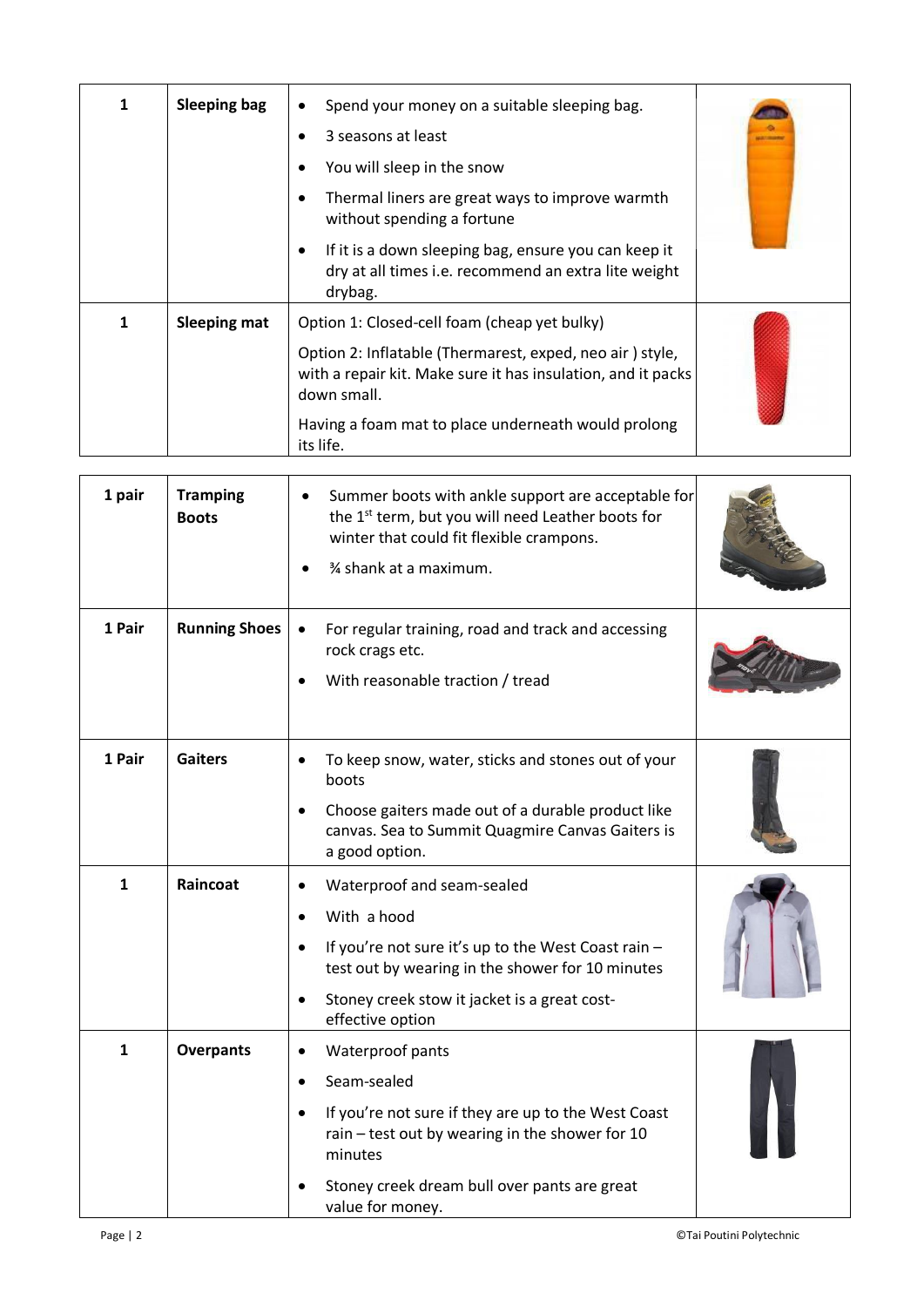| $\overline{2}$ | <b>Thermal</b><br><b>Heavy Weight</b><br><b>Top</b>      | $\bullet$<br>$\bullet$<br>$\bullet$ | Fleece, wool or similar<br>No cotton<br>If you are trying to keep gear costs down, there<br>usually is lots of great fleece and wool jumpers at<br>your local Salvation Army op shop. These are<br>awesome! as long as they are not cotton |  |
|----------------|----------------------------------------------------------|-------------------------------------|--------------------------------------------------------------------------------------------------------------------------------------------------------------------------------------------------------------------------------------------|--|
| 1              | <b>Thermal</b><br><b>Heavy Weight</b><br><b>Trousers</b> | ٠<br>$\bullet$<br>٠                 | Polar Fleece, wool or similar<br>Check out your local second-hand clothing store<br>forsome cheap fleece pants<br>Hunting stores (as well as outdoor stores) can be a<br>great place to warm layers like fleece pants<br>No cotton         |  |
| 3              | <b>Base layer</b><br>long sleeve<br>thermal tops         | $\bullet$<br>$\bullet$              | Polypropylene/wool or similar<br>Check out your local second-hand clothing store<br>forpolypropylene/wool thermals<br>No cotton                                                                                                            |  |

| 3<br>$\mathbf{1}$ | <b>Base layer</b><br>thermal long<br>johns<br>Down &<br><b>Insulated</b><br><b>Jackets</b> | Polypropylene/wool or similar<br>$\bullet$<br>Check out your local second-hand clothing store<br>$\bullet$<br>for polypropylene/wool thermals<br>No cotton<br>$\bullet$<br>Optional but nice.<br>$\bullet$<br>Lightweight down or synthetic jacket. Macpac or<br>similar. |  |
|-------------------|--------------------------------------------------------------------------------------------|---------------------------------------------------------------------------------------------------------------------------------------------------------------------------------------------------------------------------------------------------------------------------|--|
| $\mathbf{1}$      | <b>Beanie</b>                                                                              | Polar fleece/wool beanie                                                                                                                                                                                                                                                  |  |
| $\mathbf{1}$      | Balaclava /<br><b>Buff</b>                                                                 | Polar fleece/wool balaclava or Buff<br>$\bullet$<br>No cotton                                                                                                                                                                                                             |  |
| 2 pairs           | Liner gloves                                                                               | Lightweight Polypropylene / wool gloves<br>$\bullet$<br>The warehouse offers great cost-effective<br>$\bullet$<br>polypropylene gloves.                                                                                                                                   |  |
| 1 pair            | Fleece / wool<br>gloves                                                                    | Heavier weight and warmer than liner gloves<br>$\bullet$                                                                                                                                                                                                                  |  |
| 1 pair            | Waterproof<br>mittens or<br>gloves                                                         | Over mitts                                                                                                                                                                                                                                                                |  |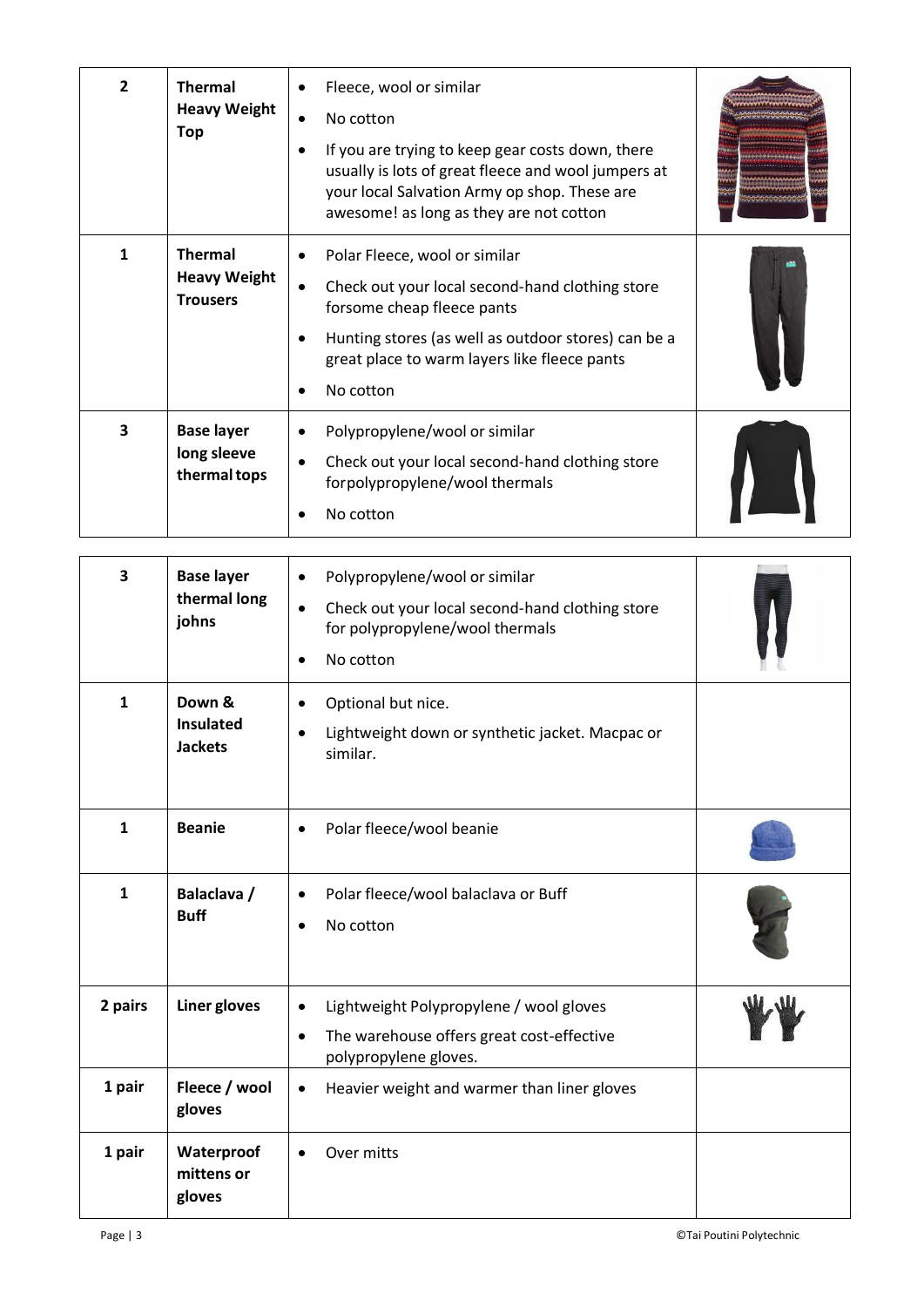| 3 pairs      | <b>Socks</b>                     | Thick wool / thermal socks<br>$\bullet$                                                                                                                                                         |  |
|--------------|----------------------------------|-------------------------------------------------------------------------------------------------------------------------------------------------------------------------------------------------|--|
|              |                                  | The warehouse can be a great cheap place to buy<br>$\bullet$<br>wool/thermal socks. You don't need icebreaker.                                                                                  |  |
| $\mathbf{1}$ | <b>Compass</b>                   | Silva with a long base plate.<br>$\bullet$<br>https://www.bivouac.co.nz/gear/camping-and-<br>$\bullet$<br>tramping/compasses/silva-ranger-3-compass.html<br>Avoid Katmandu compasses.           |  |
| $\mathbf{1}$ | <b>Personal first</b><br>aid kit | Bring \$30, and we will show you what to buy                                                                                                                                                    |  |
| $\mathbf{1}$ | <b>Survival kit</b>              | We will show you what to put into your survival kit.<br>$\bullet$<br>Expect to spend around \$20-\$30                                                                                           |  |
| $\mathbf{1}$ | <b>Head torch</b>                | Powerful enough to move in the bush at night.<br>$\bullet$                                                                                                                                      |  |
| 1 pair       | <b>Sunglasses</b>                | With spare batteries. Ideally rechargeable batteries<br>Protect your eyes                                                                                                                       |  |
| 1            | <b>Sunhat</b>                    |                                                                                                                                                                                                 |  |
| 1            | <b>Sunscreen</b>                 |                                                                                                                                                                                                 |  |
| $\mathbf{1}$ | Wristwatch                       | You need a watch even if you do not usually use<br>$\bullet$<br>one. It will be essential for on the river (on your<br>PFD), navigating in the bush, at the crag                                |  |
| A set        | <b>Eating gear</b>               | We encourage students not to buy fancy eating gear.<br>Instead, use Tupperware containers or reuse 1-litre<br>yogurt containers.<br>We will show you how to make a wooden spoon on<br>$\bullet$ |  |
|              | <b>Stationary</b>                | your first tramp<br>Pens, paper, folders, notebook etc., Bring \$5 to buy a<br>$\bullet$                                                                                                        |  |
|              |                                  | waterproof notebook                                                                                                                                                                             |  |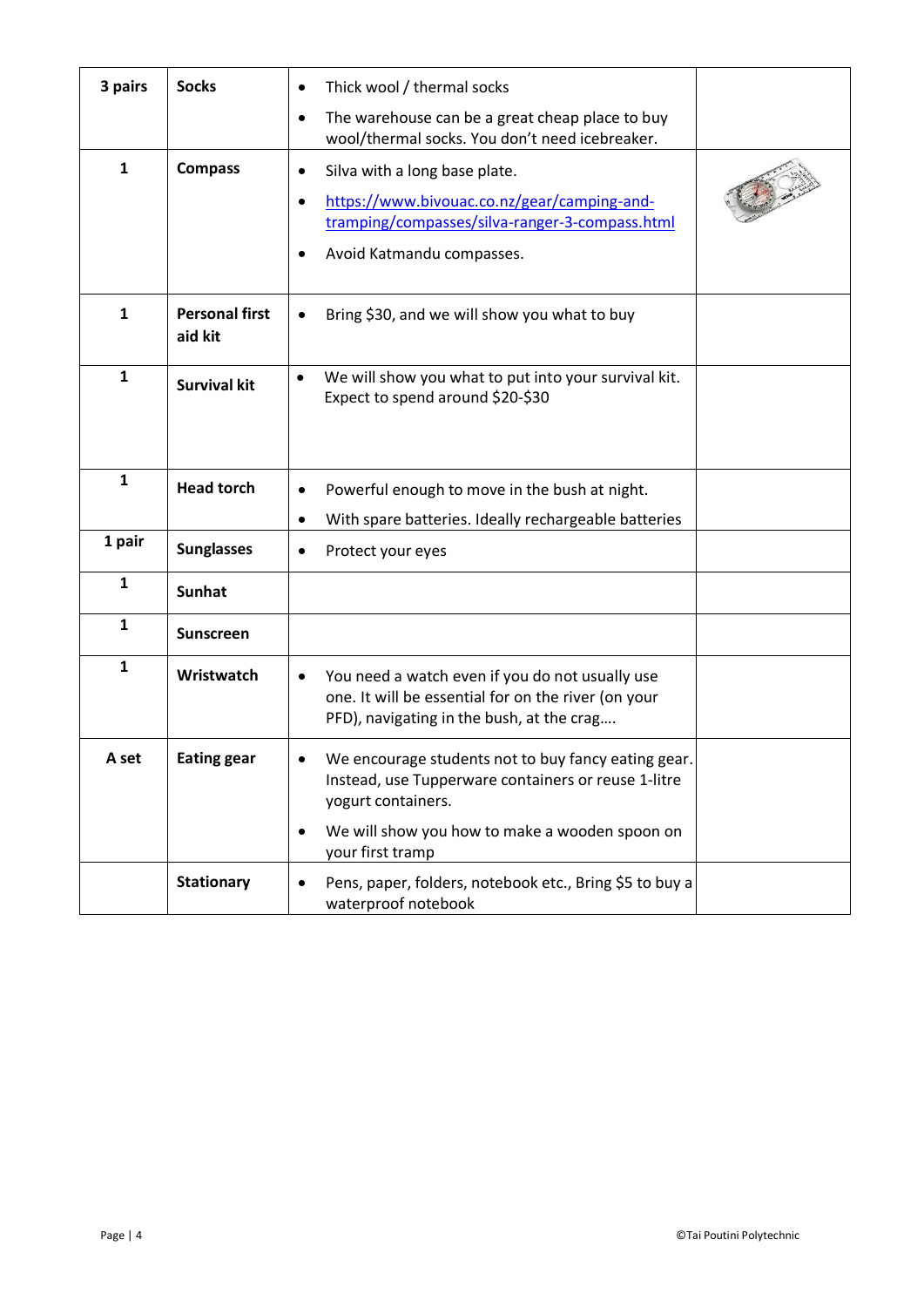### **Kayak & Raft Specific**

| $\overline{2}$<br>$\mathbf{1}$ | Dry bags<br>Wetsuit   | Choose durable products. 20L x 1, 10L x 1<br>$\bullet$<br>Ortlieb Classic Drybag from www.Kayakhq.co.nz,<br>$\bullet$<br>NRS or similar models<br>Students often organise a bulk order once they<br>$\bullet$<br>arrive at polytechnic for large dry bags.<br>Full length wetsuit<br>3mm minimum |  |
|--------------------------------|-----------------------|--------------------------------------------------------------------------------------------------------------------------------------------------------------------------------------------------------------------------------------------------------------------------------------------------|--|
| Pair                           | <b>River</b><br>shoes | They need to stay on your feet while swimming<br>٠<br>Old running shoes and van style shoes are great.<br>You may like to buy river specific shoes later in<br>the year.                                                                                                                         |  |
| $\mathbf{1}$                   | whistle               | Fox40 Safety Whistle.<br>A standard whistle will not work.<br>$\bullet$                                                                                                                                                                                                                          |  |
| $\mathbf{1}$                   | <b>River</b><br>knife | We will show you what to buy when you arrive.<br>٠<br>Expect to pay around \$20-\$30                                                                                                                                                                                                             |  |

## **Climbing Specific**

|   | <b>Nylon sewn</b><br>sling    | 120cm long (the sewn loop is 120cm i.e 240cm<br>$\bullet$<br>long if you cut the loop open)<br>15mm wide<br>Ensure you get nylon (not spectra / dyneema<br>etc)    |  |
|---|-------------------------------|--------------------------------------------------------------------------------------------------------------------------------------------------------------------|--|
| 1 | <b>Rock climbing</b><br>shoes | Make sure they are comfortable<br>Bivouac is a good store for climbing gear<br>Very hard to buy once you are on the coast, get<br>them before you get to Greymouth |  |
| 1 | Chalk bag and<br>chalk        | Do you know someone else that is coming on<br>the course / a climber? Buy a bag of chalk<br>between you to save \$, you do not need much                           |  |
| 1 | Prusik /<br>accessory cord    | 4.5 meters of 6mm prusik cord/accessory cord<br>At TPP this will be cut to make a short and long<br>prusik.                                                        |  |